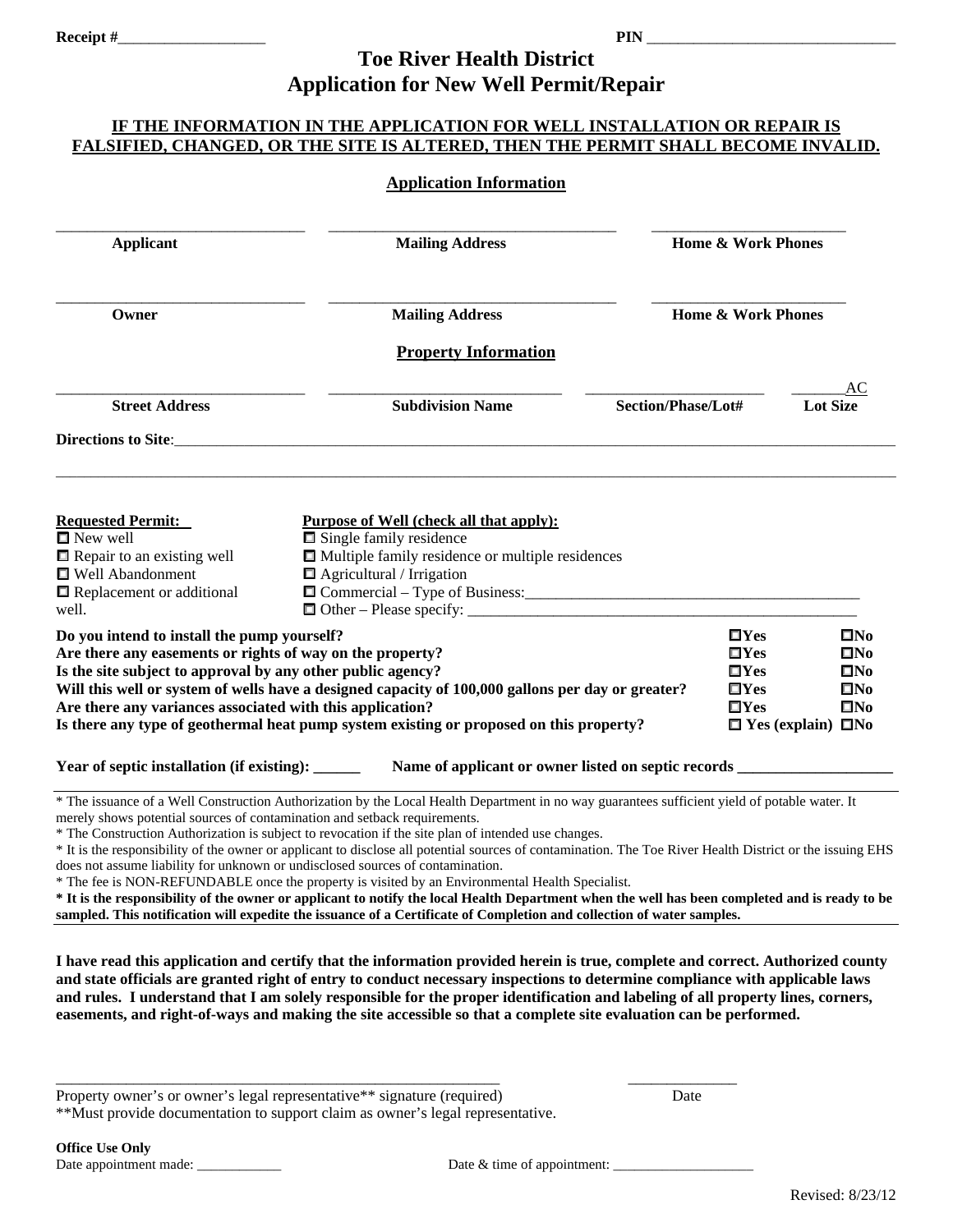## **SITE PLAN WORKSHEET**

Place a mark (X) or circle N/A beside each item as you complete your site plan; incomplete site plans will be returned to you for completion.

### **Remember: Your property will not be evaluated or a permit issued until we have received a completed application, site plan, and all proposed items are marked on the property.**

- \_\_\_\_\_\_ The dimensions of the property.
- \_\_\_\_\_\_\_\_\_ The proposed well location.
- The proposed location of all structures (e.g.: facility, water lines, outbuildings, pools). Show the distances from the road and the side property line to all structures. Be sure and give the dimensions for all the structures. If you are unsure as to the structure size, please show the dimensions of the MAXIMUM area of the lot that you anticipate the structure will cover.
- \_\_\_\_\_\_ The preferred driveway location.
- \_\_\_\_\_\_ A north arrow or other sufficient directional indicator.
- N/A \_\_\_\_\_\_ Any proposed structures or improvements to the property such as garages, workshops, pools, etc. **If there are none, circle "N/A"**
- N/A <sup>I</sup> The location any of the following within 100 feet of your property lines: any existing or permitted septic tanks and drainfields, including repair areas, other subsurface ground absorption waste disposal systems, industrial or municipal residuals disposal or wastewater-irrigation sites, sewage and liquid-waste collection or transfer facilities, cesspools, privies, animal feedlots, manure piles, fertilizer, pesticide, herbicide or other chemical storage areas, nonhazardous waste storage, treatment or disposal lagoons, land clearing and inert debris (LCID) landfills, animal barns, chemical or petroleum fuel underground storage tanks, and gravesites.

USE THIS SPACE TO DRAW YOUR SITE PLAN:

\_\_\_\_\_\_\_\_\_\_\_\_\_\_\_\_\_\_\_\_\_\_\_\_\_\_\_\_\_\_\_\_\_\_\_\_\_\_\_\_\_\_\_\_\_\_\_\_\_\_\_\_\_\_\_\_\_\_\_\_\_\_\_\_\_\_\_\_\_\_\_\_\_\_\_\_\_\_\_\_\_\_\_\_\_\_\_\_\_\_\_\_\_\_\_\_\_\_\_\_\_\_\_\_\_\_\_\_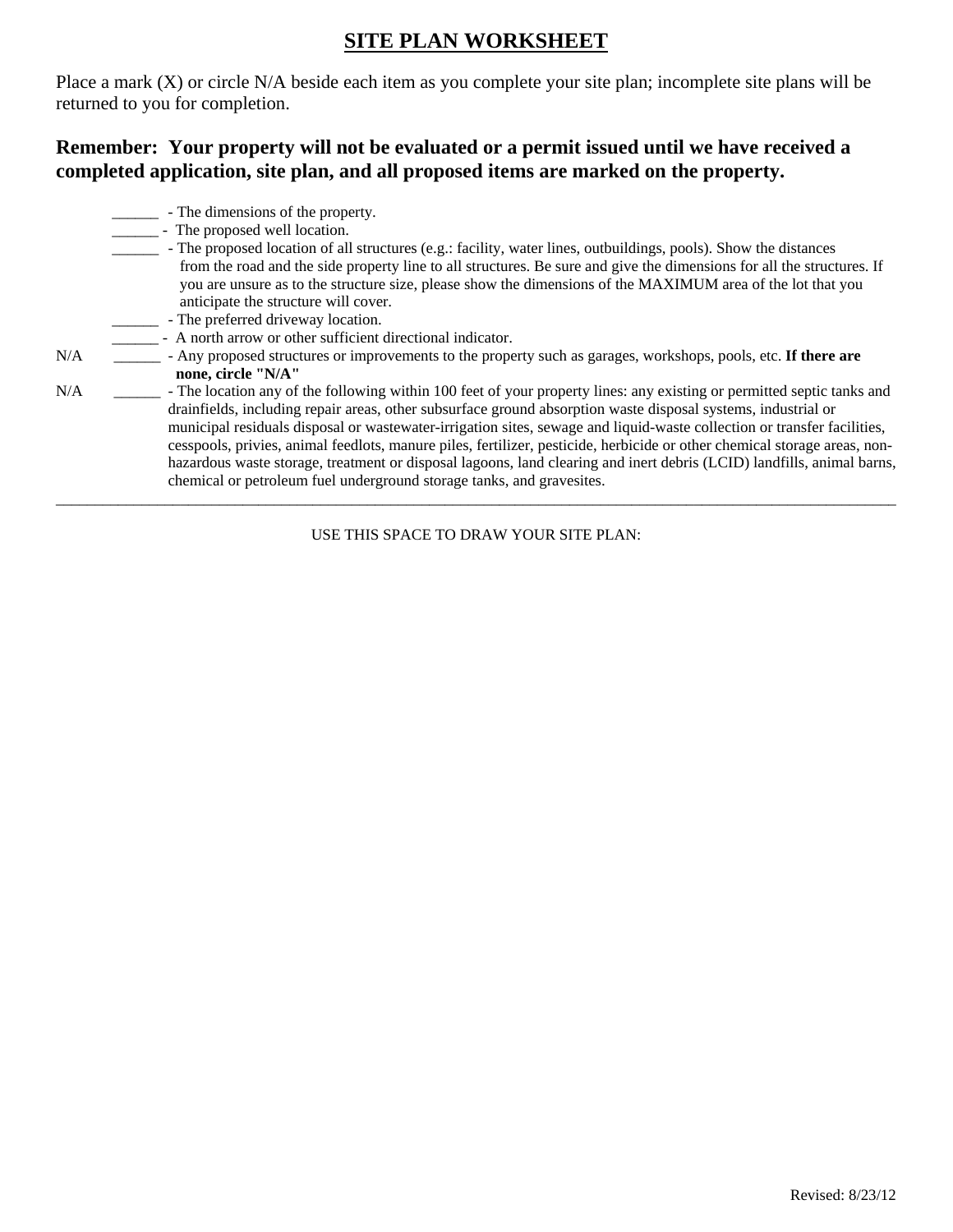## **Toe River Health District** Well and/or Septic Example Site Plan

# **Providing complete and accurate information on your site sketch is critical and will assist us in efficiently evaluating your site.**

This example was prepared to assist you in drawing your own site plan. Without your site plan we cannot perform the site evaluation. If you have any questions, please contact your local health department.